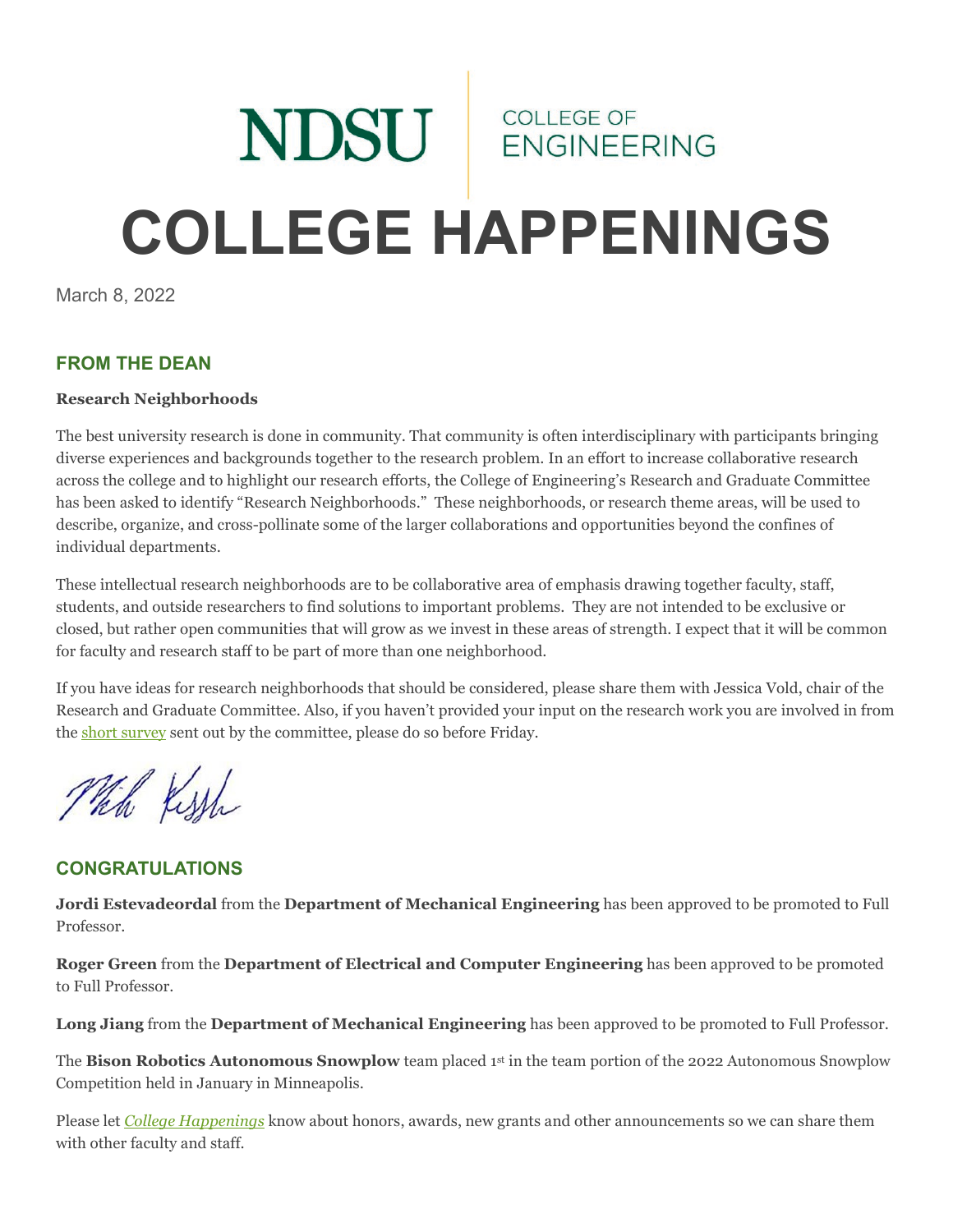## **UPCOMING EVENTS**

Monday, March 14 – Friday, March 18, **NDSU Spring Break**.

## **COLLEGE AWARD NOMINATIONS**

Each year the College of Engineering is proud to recognize the outstanding accomplishments of our faculty, staff and graduate students in the areas of teaching, research and service.

Nominations for our annual teaching and research awards are open through April 15. Nominations for our annual staff awards are open through July 15.

For more information on how to nominate a colleague and for a look at past winners head to our [College Awards website.](https://www.ndsu.edu/coe/faculty_staff/college_awards/)

## **UNIVESITY AWARD NOMINATIONS**

#### **Excellence in [Mentoring Award](https://www.ndsu.edu/facultyaffairs/awards/mentoring/)**

Recognizes outstanding mentoring by faculty of undergraduate/graduate students, faculty, and others. *Students, staff, and faculty submit nominations*. **Submit:** Nomination letter (one letter, no more than 2 pages long), CV (no more than three pages long), Letters of support from mentored individuals. Nominations due March 16.

#### **[Chamber of Commerce NDSU Distinguished Faculty](https://www.ndsu.edu/facultyaffairs/awards/chamber_distinguished_service/) Service Award**

Recognizes faculty who have attained distinction in their profession and have made substantial service contributions to the community and region. **Submit:** Nomination letter (one letter, no more than 2 pages long), CV (no more than three pages long), Letters of support (no more than two letters). Nominations due March 16

#### **Mary McCannel [Gunkelman](https://www.ndsu.edu/staff_senate/committees/gunkelman_award/) Award**

You are invited to nominate a student or employee of NDSU who you believe has made the most significant and unselfish contributions to creating a happy environment for the enjoyment of NDSU students. Please provide specific examples of how this individual has had direct impact on making NDSU a pleasant, cheerful campus during the current academic year. Nomination forms will be shared with the nominee and are due March 28.

## **STUDENT RESEARCH DAY**

NDSU Student Research Day is a one-day event on April 19, 2022, that is dedicated to providing NDSU graduate and undergraduate students an opportunity to present their research and creative works. Both oral and poster presentation options are available. This is an inaugural event resulting from a collaboration among NDSU EXPLORE, Gamma Sigma Delta, and the Graduate Student Council.

*[Learn more and register to participate in Student Research Day >>](https://www.ndsu.edu/research/rca_events/student_research_day/)*

*Registration closes Tuesday, March 22, 2022*

## **FUNDING OPPORTUNITIES**

#### **NDSU Foundation Grants**

The NDSU Foundation Grants Committee is now accepting applications from NDSU faculty and staff for five grant opportunities for the spring 2022 Grant Program.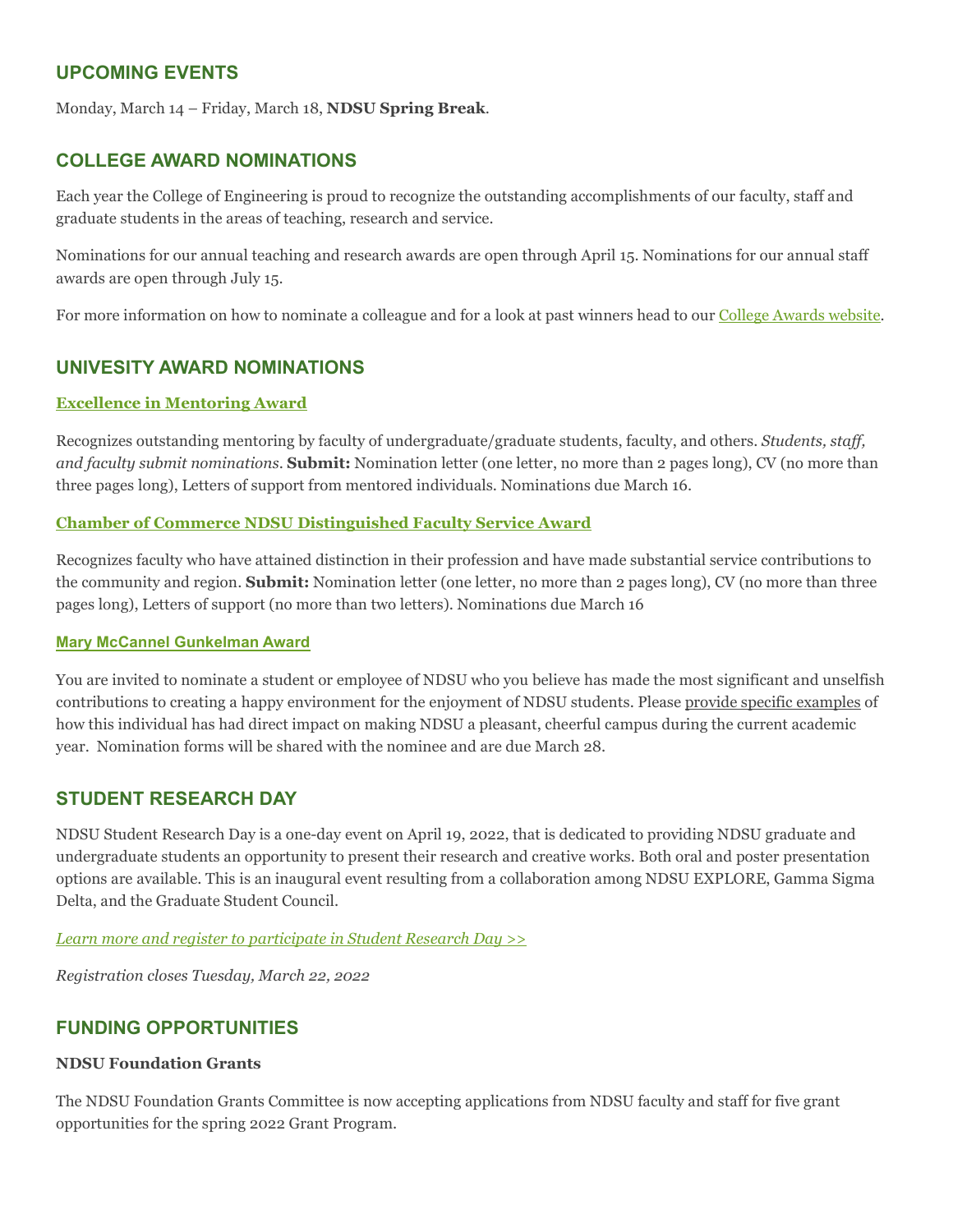Faculty and staff can obtain application forms and additional information for the available grants at th[e NDSU Foundation](https://www.ndsufoundation.com/grant-applications)  [website.](https://www.ndsufoundation.com/grant-applications) **The deadline to submit your application is March 25, 2022, by 4:30 p.m.** The NDSU Foundation will notify applicants of funding decisions by May 12, 2022.

- The **Board of Trustees Endowment** can provide maximum awards of \$1,000, with a total of \$5,000 available. This grant fund supports general programs across campus.
- The **Centennial Endowment** can provide maximum awards of \$5,000, with a total of \$22,000 available. This grant fund supports professorships, scholarships, biotechnology, faculty development, libraries, and cultural arts.
- The **Gordon A. Larson Foundation Fund** has \$16,000 available to award. This grant fund supports competitive grants for agricultural research efforts conducted at North Dakota State University.
- The **Library Endowment** has \$3,700 available to award. This grant fund supports requests from any academic unit on campus for materials that will enhance the collections and/or operations of university libraries.
- The **Carl A. and Jean Y. White Memorial Endowment for Agriculture Research** has \$4,400 available to award. This grant fund supports faculty and research staff to encourage agricultural research initiatives.

## **DOE: University Training and Research for Fossil Energy and Carbon Management**

This funding opportunity [DE-FOA-0002596] for University Coal Research (UCR) Program, sponsored by the Office of Fossil Energy and Carbon Management (FECM) Crosscutting Research University Training and Research (UTR) Program and administered by the National Energy Technology Laboratory (NETL), has the following primary mission objectives:

- 1. educate and train the next generation of engineers and scientists to help develop and contribute to a highlyskilled, inclusive, and competitive U.S. workforce and economy;
- 2. support novel, early-stage research at U.S. colleges and universities that advances the FECM mission of delivering integrated solutions related to fossil energy and carbon management and enable transformation to a sustainable, netzero greenhouse gas future; and,
- 3. ensure that students are being equipped with cutting-edge, translatable skillsets that will allow them to contribute to the U.S. workforce and greater economy over the course of a longstanding and enduring career.

Deadline: April 4, 2022

# **RECENTLY FUNDED GRANTS**

- Farhad Shirani Chaharsooghi (PI). CIF: Small: An Information Theoretic Framework for Web Privacy. \$15,833 from the National Science Foundation. 12/1/2020 - 8/31/2021.
- Mijia Yang (PI). Solar snow fence. \$10,008 from the Federal Highway Administration. 12/1/2021 11/30/2022.
- Ali Amiri (PI), Chad Ulven (CPI). Reducing fogging emission of natural fiber-filled polymers. \$13,354 from the Center for Bioplastic and Biocomposites. 1/1/2022 - 12/31/2022.
- Ghodrat Karami (PI). NASA Human Exploration Rover Challenge. \$4,000 from the University of North Dakota.  $1/10/2022 - 4/1/2022$ .
- Lokesh Karthik Narayanan (PI), David Grewell (CPI). Closed-loop control for strengthening 3D printed (FDM) parts through ultrasonic welding. \$13,615 from the Center for Bioplastic and Biocomposites. 1/3/2022 - 12/31/2022.
- Xinhua Jia (PI) Assessing subsurface drainage systems using electromagnetic induction. \$52,166 from Ellingson Companies. 1/1/2022 - 12/31/2023.
- Jordi Estevadeordal (PI), Yan Zhang (CPI), Yildirim B Suzen (CPI). DoD DURIP FY2022: High-Speed Volumetric Measurement System for Spatially and Temporally Resolved Flow and Surface Measurements. \$521,340 from the U.S. Navy. 03/01/2022 – 02/28/2023.
- Zhibin Lin (PI). Improving Bridge Concrete Overlay Performance. \$60,000 from the University of Wisconsin Milwaukee. 10/01/2021 – 09/30/2023.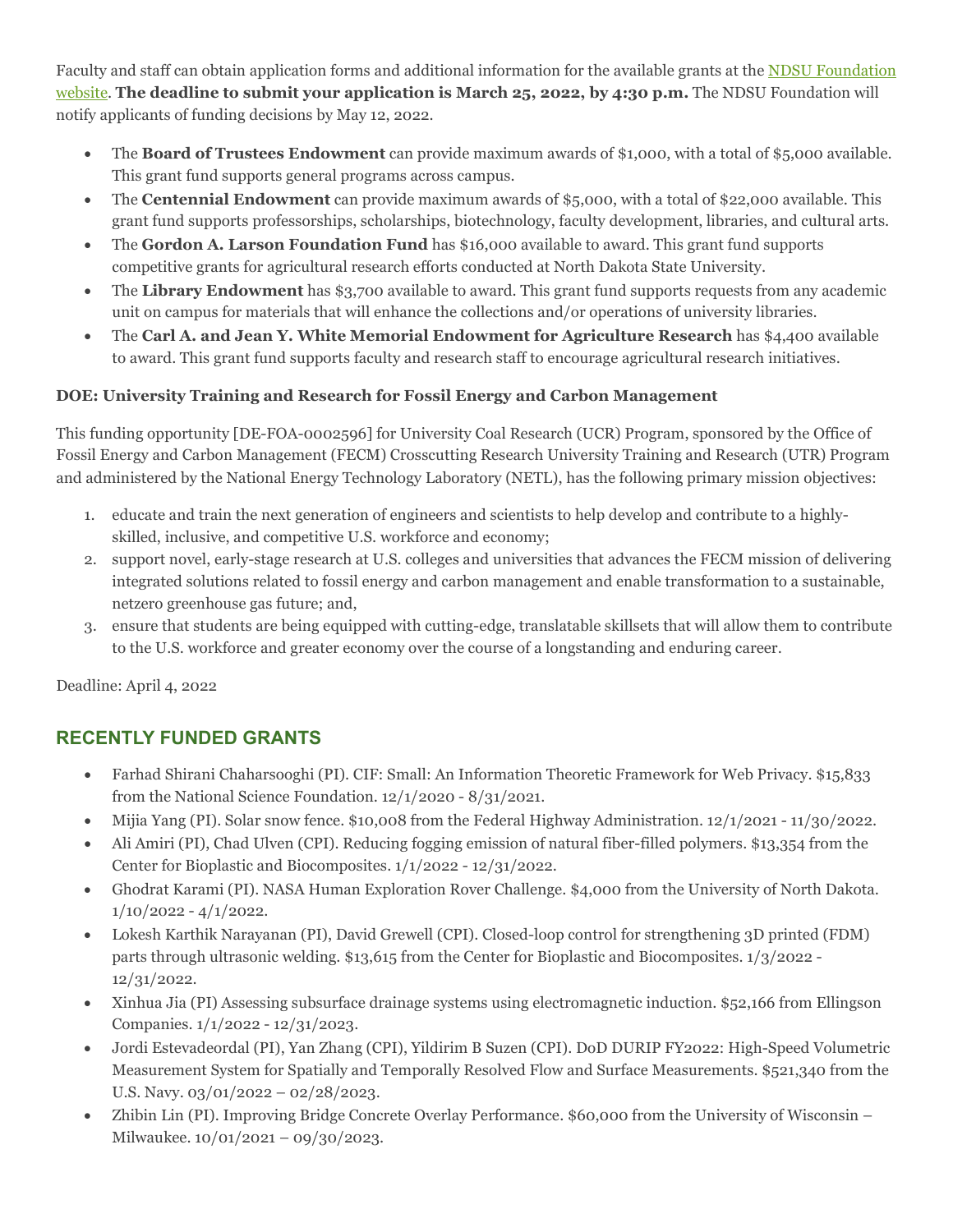• Alan R Kallmeyer (PI). SAE Formula Car Competition. \$2,000 from the University of North Dakota. 2/14/2022 -6/30/2023.

# **RECENTLY SUBMITTED PROPOSALS**

- Chad A Ulven (PI), Jessica Lynne Lattimer Vold (CPI). RII Track-2 FEC: Advanced additive manufacturing of biobased thermoplastics and composites: A new economic engine for rural America. \$3,999,806 from the National Science Foundation. 10/1/2022 - 9/30/2026.
- Danling Wang (PI), Zhibin Lin (CPI), Yechun Wang (CPI). Novel two-dimensional Ti3C2 MXene based floating membrane devices for ocean carbon cycle study. \$99,125 from the National Aeronautics and Space Administration. 9/1/2022 - 8/31/2023.
- Ravi Kiran Yellavajjala (PI). A Sustainable Air-entraining and Internal Curing Agent. \$60,000 from the Iowa Department of Transportation. 5/16/2022 - 12/15/2022.
- Chad A Ulven (PI), Robert Allan Sailer (CPI). Additive Manufacturing of Copper Components with Micro Cold Spray Technology. \$25,450 from the U.S. Navy. 7/1/2022 - 6/30/2023.
- Simone Ludwig (PI). STTR proposal Satellite Fault detection. \$44,805 from the U.S. Air Force. 8/15/2022 5/17/2024.
- Long Jiang (PI). Development of smart, self-healing, injectable gels using soy protein isolate for local cancer therapy. \$54,360 from the ND Soybean Council. 7/1/2022 - 6/30/2023.
- Long Jiang (PI) Soy protein isolate based electrolyte gels for anti-freezing flexible zinc-ion batteries. \$49,240 from the ND Soybean Council. 7/1/2022 - 6/30/2023.
- Long Jiang (PI) Further development on Soy Protein-based Soft Gels for Sensors and Soft Robotics. \$30,334 from the ND Soybean Council. 7/1/2022 - 6/30/2023.
- Ademola Monsur Hammed (PI), Ewumbua Monono (CPI), Niloy Chandra Sarker (CPI). Development of Coculture starter microbiome for organic ammonia production from soybeans. \$66,429 from the ND Soybean Council. 7/1/2022 - 6/30/2023.
- Xiangfa Wu (CPI), Oksana Zholobko (CPI). Soy-based Biopolymers for Electrospinning Functional Micro- and Nanofibers for Use in High-Efficiency Air Filters and Respirators. \$50,922 from the ND Soybean Council.  $7/1/2022 - 6/30/2023$ .
- Changhui Yan (CPI). Comprehensive multi-omics analysis incorporating RNA secondary structure prediction to build causal models focused on SMAD4 and TGFÎ<sup>2</sup> pathway genes in pancreatic ductal adenocarcinoma. \$1,994,565 from the National Institutes of Health. 1/8/2023 - 1/7/2028.

# **RECENT PUBLICATIONS**

*For 2022, 27 publications by authors with the College of Engineering affiliation have appeared in various journals, according to the ISI Web of Science and submissions from faculty. Here are some of the most recent publications:*

- Afrin, Tanzina, and Nita Yodo. 2022. "A Hybrid Recovery Strategy toward Sustainable Infrastructure Systems." *Journal of Infrastructure Systems* 28 (1): 04021054. [https://doi.org/10.1061/\(ASCE\)IS.1943-555X.0000670.](https://doi.org/10.1061/(ASCE)IS.1943-555X.0000670)
- Bukartyk, Marta, Oksana Zholobko, and Xiang-Fa Wu. n.d. "Green Synthesis of Soy Protein Nanocomposites: Effects of Cross-Linking and Clay Nanoparticles on the Mechanical Performance." *ACS Omega*. Accessed March 7, 2022. [https://doi.org/10.1021/acsomega.1c06002.](https://doi.org/10.1021/acsomega.1c06002)
- Costa, Cristiano, Yu Zhang, Kirk Howatt, Billy Ram, John Stenger, John Nowatzki, Sreekala Bajwa, and Xin Sun. 2022. "Palmer Amaranth (Amaranthus Palmeri S. Watson) and Soybean (Glycine Max L.) Classification in Greenhouse Using Hyperspectral Imaging and Chemometrics Methods." *Transactions of the ASABE* 65 (1): 179– 88. [https://doi.org/10.13031/ja.14321.](https://doi.org/10.13031/ja.14321)